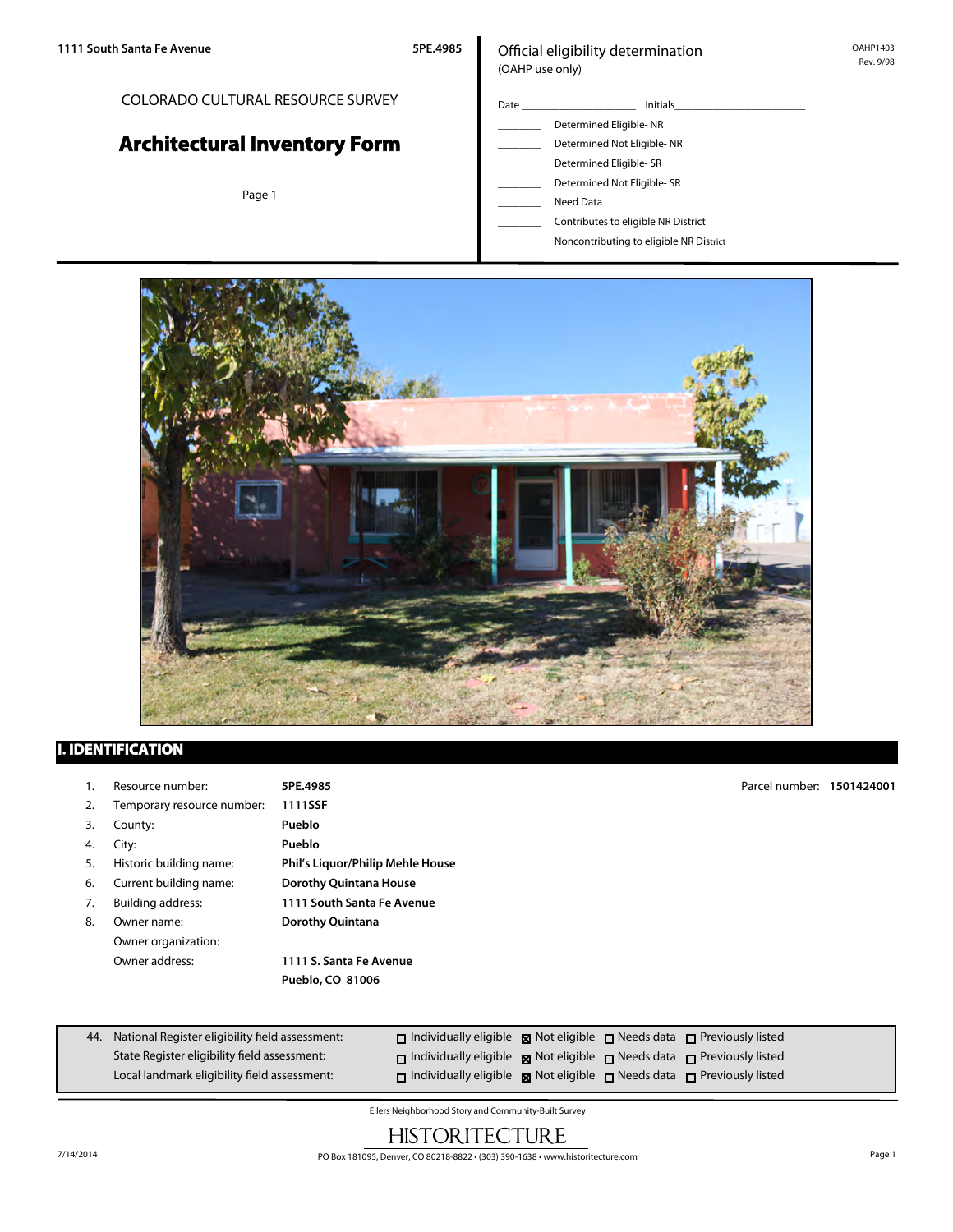#### **II. GEOGRAPHIC INFORMATION**

- 9. P.M.: **6th** Township: **21S** Range: **65W SE** 1/4 **NE** 1/4 **SE** 1/4 **SE** 1/4 of section **1**
- 10. UTM Reference Zone: **13** Easting: **534456** Northing: **4233073**
- 11. USGS quad name: **Southeast Pueblo** Scale: **7.5** Year: **1994**
- 12. Lot(s): **Lots 1 and 2, Block 1** Addition: **Cyril Zupan** Year of addition: **1943**
- 13. Boundary description and justification: **The boundary, as described above, contains but does not exceed the land historically associated with the property.**

**n** Metes and bounds exist

#### **III. ARCHITECTURAL DESCRIPTION**

- 14. Building Plan (footprint, shape): **L-Shaped Plan** Other building plan descriptions:
- 15. Dimensions in feet: **1242 square feet**
- 16: Number of stories: **One**
- 17: Primary external wall material(s): **Concrete/Concrete Block**

Other wall materials:

- 18: Roof configuration: **Flat Roof** Other roof configuration:
- 19: Primary external roof material: **Synthetic Roof** Other roof materials:

20: Special features: **Porch**

**Chimney**

21: General architectural description:

**Oriented to the east, this one story home features an L-shaped plan. The home is built of concrete blocks painted terra-cotta orange. All of the trim is wood, painted aqua. The house has a flat roof.**

**The primary entry is centered on the façade underneath a shed-roofed porch. The inside door appears to be lightly stained wood with a row of square windows in the upper portion. There is a white combination storm door. A transom appears above the front door. North of the front door is a large, rectangular, tripartite (possibly slider) window. A black metal mailbox and decorative terra cotta sunshine are affixed to the façade south of the front door. Another large, rectangular, tripartite window appears underneath the southeast corner of the front porch. A combination of wooden (both untreated and painted aqua) and metal beams (painted terra cotta orange) support the porch roof. A basic parapet rises above the surface of this front porch roof. Close to the southeast corner of the house is a rectangular, horizontally oriented, two-lite (or slider) window.**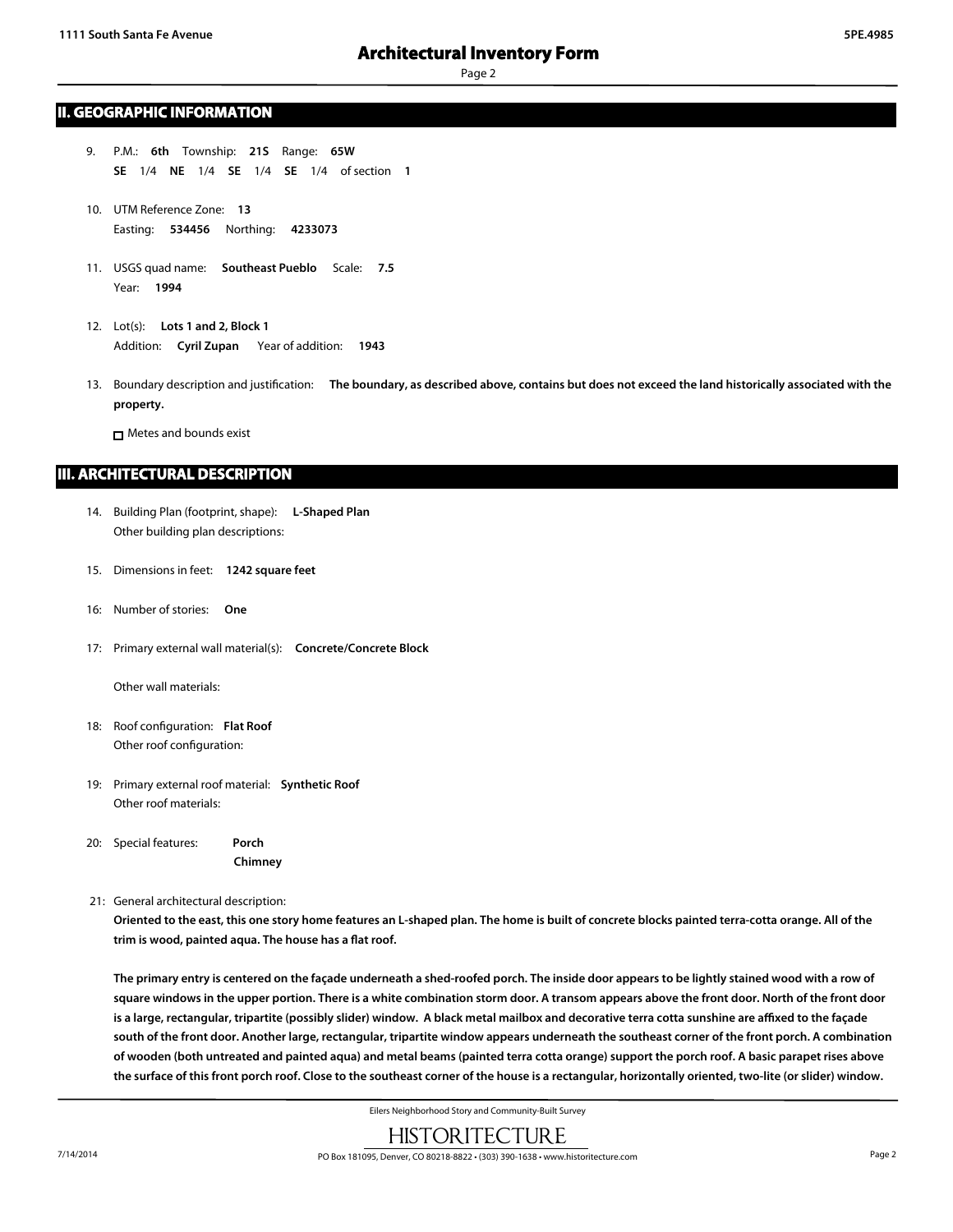**The north elevation is slightly stepped toward the rear of the building. A brick chimney runs from the foundation to above the parapet, dividing this side of the home in half. There are two window openings nearly evenly spaced along the rear portion (west of the chimney) of the home. Both of these windows are rectangular, vertically oriented, and double-hung. An aqua drainpipe extends from the gutter on the west elevation and toward the foundation on this side of the building. The side of the open, rear patio is visible at the northwest corner of the house.**

**Foliage obscures most of the view of the south elevation from the public right-of-way. One rectangular, horizontally oriented, two-lite (or slider) window is visible, however.**

**A large covered patio dominates most of the west (rear) elevation of the home. The patio's shed-roof is covered in asphalt shingles and features basic wooden supports painted aqua. There appears to be a large, rectangular window opening with black security bars near the northwest corner of the house. A secondary entry is located near the southwest corner of the patio. The interior door appears to be wood painted aqua with a large, rectangular, fixed-pane window. The combination rear storm door features scrolled decorative metalwork over the screen.**

22. Architectural style:

Other architectural style: Building type: **Commercial**

23. Landscape or special setting features:

**The property at 1111 South Santa Fe has a concrete sidewalk on both street frontages and an asphalt driveway on the southern property line. The front yard is lawn with one shrub and a catalpa tree. The small side yard along Agram Avenue has one catalpa tree and various plantings. The rear yard is protected by a chainlink fence with thick ivy. The back yard contains lawn and numerous shade trees.**

24. Associated building, features or objects:

#### **Garage**

**This rectangular, front-gabled accessory building is located along the alley, near the northwest corner of the lot. The garage faces north and features a short driveway with access onto Agram Avenue. The roof is covered in asphalt shingles and features overhanging eaves. The concrete block garage is painted in the same color scheme as the main house. The double, wooden, roll-up garage door features panels in an alternating orange-aqua pattern. There are no openings on the west, alley-facing elevation. The south elevation features a single rectangular, slider window. The east elevation of the garage was not visible from the public right-of-way.**

#### **IV. ARCHITECTURAL HISTORY**

- 25. Date of Construction: **1951** Source of Information: **Pueblo County Assessor (online)** ■ Actual □ Estimate
- 26. Architect: **Unknown** Source of Information:
- 27. Builder: **Unknown** Source of Information:
- 28. Original Owner: **Unknown** Source of Information:

#### 29. Construction history:

**According to an interview with the current owner in 2013, the house was all turquoise inside and out when she took ownership, and the kitchen was baby yellow. The kitchen was so small she could not have a table and had a wall removed and remodeled. The Assessor notes a 1995 remodeled date. Neighborhood memoirs and the Polk City Directories show the building was originally used as a filing station and liquor store, then as a liquor store, and finally as a residence from 1957 until current day. The building has a stucco addition on the southern corner of the**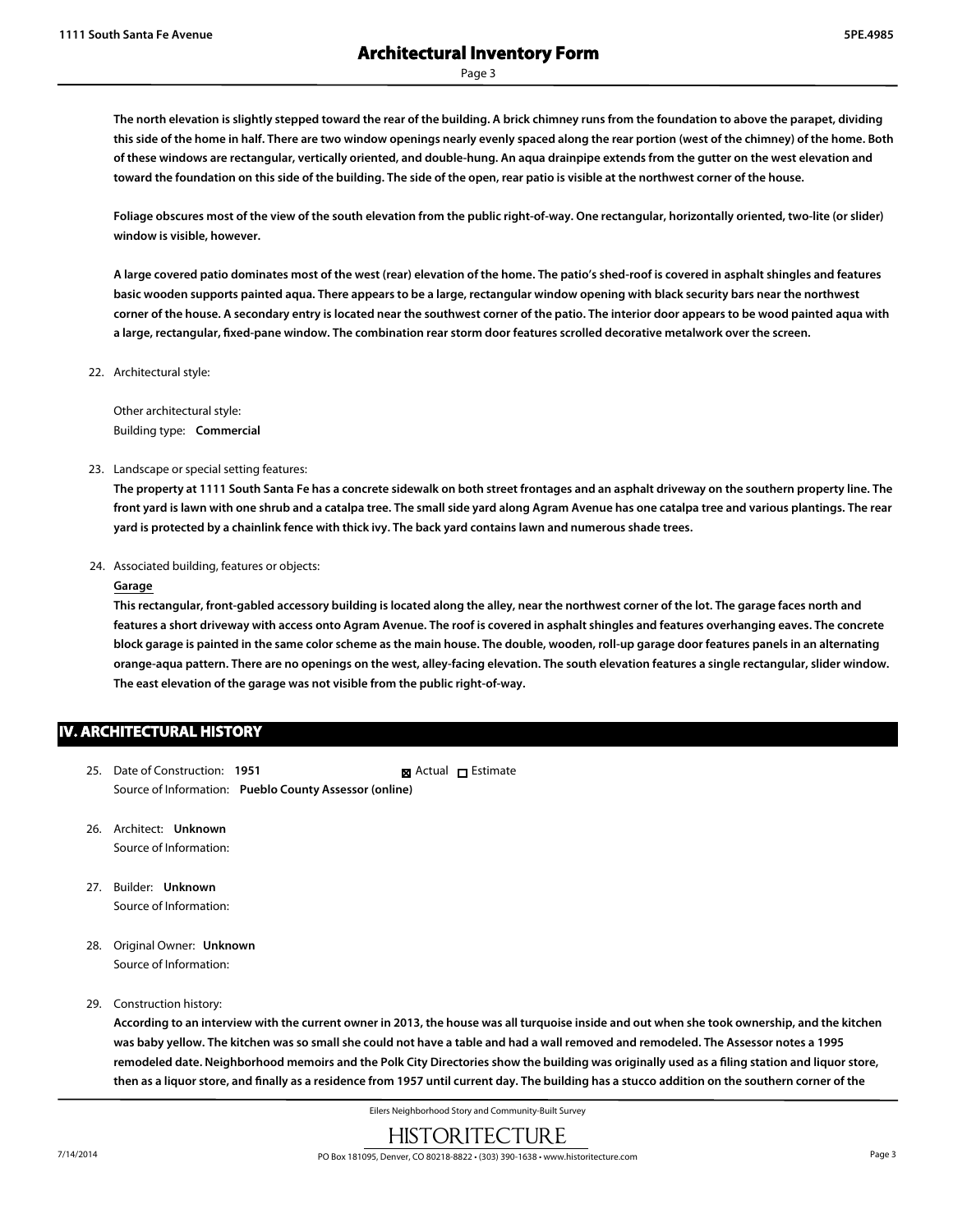30. Location: **Original Location** Date of move(s):

#### **V. HISTORICAL ASSOCIATIONS**

- 31. Original use(s): **Commerce and Trade/Gas Station**
- 32. Intermediate uses(s): **Domestic/Single Dwelling**
- 33. Current uses(s): **Domestic/Single Dwelling**

#### 34. Site type(s): **Single-family domestic residence**

35. Historical background:

**The home at 1111 South Santa Fe Avenue was constructed in 1951 and was first used as Frank F. Knafelc's filling station and liquor store in 1952. Frank is listed as residing at 405 East Northern Avenue. By 1954 the property was listed as Phil's Liquor store, and, by 1957, it had been converted to a house. It was owned by Phillip Mehle, who was an engineer at the Pueblo Ordinance Depot.**

**The current owner is Dorothy (Medina) Quintana; she and her husband Jose, who passed away in 2000, purchased this house in 1988. The Quinatanas are originally from the San Luis Valley, where Dorothy's father "Poncho" Medina was Sheriff from 1947 to 1952. Dorothy was born in May 1935. Dorothy's family moved around often when she was a child, living in both Wyoming and Colorado. For this reason her dad was nicknamed "Wagon Train." In Pueblo, the family lived in the Grove neighborhood near Mt. Carmel Church and then in Salt Creek (in Pueblo County immediately east of the city limits) in an area called La Paloma. Mr. Medina worked at the Pueblo Ordinance Depot and the steel mill. Dorothy was ironically nicknamed "Negra" because she has a very light complexion.**

**Dorothy's Pueblo-related memories from her earlier life include an African-American family who lived nearby who had no kids of their own, but would feed and babysit many of the neighborhood children; during World War II having black out shades on the windows, participating in safety drills, and hearing large planes (probably bombers from the Pueblo Airport Training facility) patrolling all the time; and taking the trolley downtown to shop at Crews-Beggs. Dorothy attended St. Mary's School. She used to help the Sisters, cleaning the blackboards and sweeping the floors; her favorite school subject was geography.**

**As an adult, Dorothy lived in California for twenty years before returning to Pueblo.**

36. Sources of information:

**Pueblo City Directory. Pueblo, Co.; Salt Lake City; Kansas City, Mo.; and others: R.L. Polk & Co., consulted 1948, 1952, 1954, and 1957. Quintana, Dorothy. Personal Interview. 5 April 2012.**

#### **VI. SIGNIFICANCE**

- 37. Local landmark designation:  $\Box$  Yes  $\boxtimes$  No Designation authority: Date of designation:
- 38. Applicable National Register criteria:

 $\Box$  A. Associated with events that have made a significant contribution to the broad patterns of our history.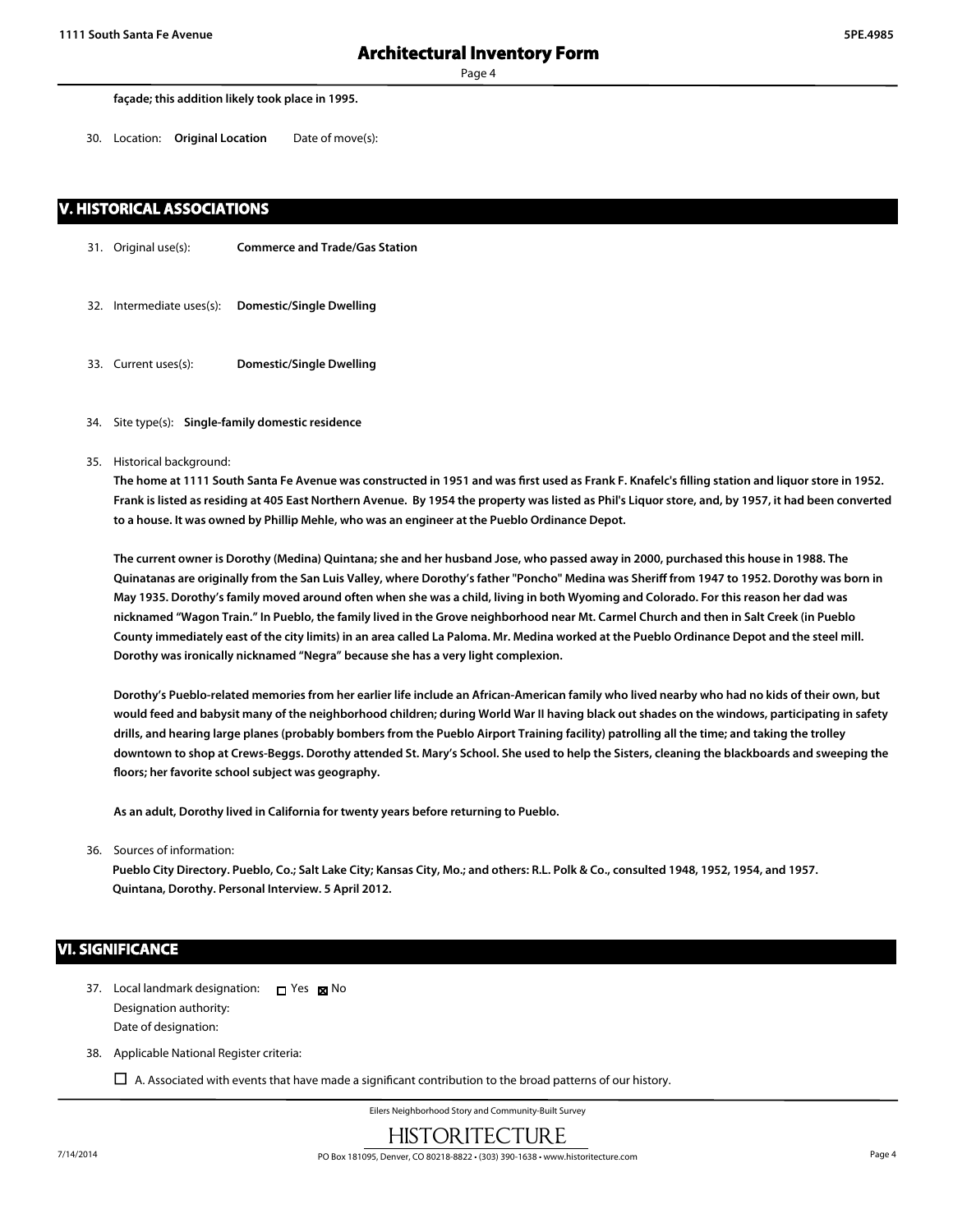- $\square$  B. Associated with the lives of persons significant in our past.
- $\boxtimes$  C. Embodies the distinctive characteristics of a type, period, or method of construction, or that represent the work of a master, or that possess high artistic values, or that represent a significant and distinguishable entity whose components may lack individual distinction.
- $\square$  D. Has yielded, or may be likely to yield, information important in prehistory or history.
- $\square$  Qualifies under Criteria Considerations A through G (see manual).
- $\square$  Does not meet any of the above National Register criteria.

Applicable Colorado State Register criteria:

- $\Box$  A. Associated with events that have made a significant contribution to history.
- $\Box$  B. Connected with persons significant in history.
- $\boxtimes\,$  C. Has distinctive characteristics of a type, period, method of construction or artisan.
- $\square$  D. Is of geographic importance.
- $\square$  E. Contains the possibility of important discoveries related to prehistory or history.
- $\square$  Does not meet any of the above Colorado State Register criteria.

Applicable City of Pueblo landmark criteria:

- $\Box$  1a. History: Have direct association with the historical development of the city, state, or nation; or
- $\Box$  1b. History: Be the site of a significant historic event; or
- $\Box$  1c. History: Have direct and substantial association with a person or group of persons who had influence on society.
- $\Sigma$  2a. Architecture: Embody distinguishing characteristics of an architectural style or type; or
- $\square$  2b. Architecture: Be a significant example of the work of a recognized architect or master builder, or
- $\Box$  2c. Architecture: Contain elements of architectural design, engineering, materials, craftsmanship, or artistic merit which represent a significant or influential innovation;
- $\Box$  2d. Architecture: Portray the environment of a group of people or physical development of an area of the city in an era of history characterized by a distinctive architectural style.
- $\Box$  3a. Geography: Have a prominent location or be an established, familiar, and orienting visual feature of the contemporary city, or
- $\Box$  3b. Geography: Promote understanding and appreciation of Pueblo's environment by means of distinctive physical characteristics or rarity; or
- $\square$  3c. Geography: Make a special contribution to Pueblo's distinctive character.
- $\square$  Does not meet any of the above City of Pueblo landmark criteria.

- 39. Areas of significance: **Architecture**
- 40. Period(s) of Significance: **1951**
- 41. Level of Significance: □ National □ State 図 Local □ Not Applicable

#### 42. Statement of Significance:

**This property, a former liquor store, has been in residential use since 1957. It has been associated with both the Mehle and Quintana families.**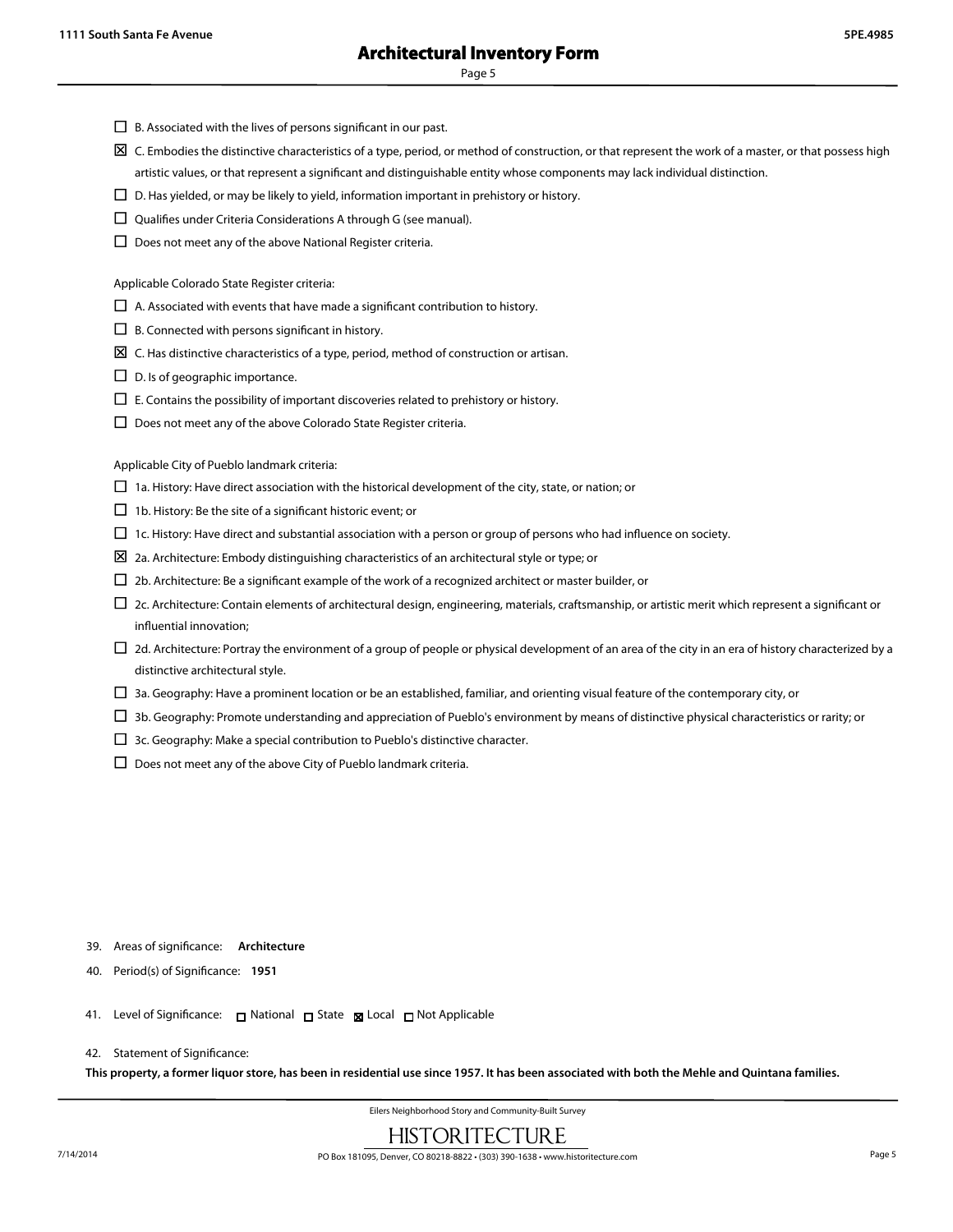**Character-defining features of this commercial building turned house include its concrete block construction and flat roof. This property does not possess sufficient significance to be considered individually eligible for listing on the National Register of Historic Places, the Colorado State Register of Historic Properties, or as a Pueblo Landmark.**

43. Assessment of historic physical integrity related to significance:

**This home exhibits a moderate level of physical integrity relative to the seven aspects of integrity as defined by the National Park Service and the Colorado Historical Society: location, setting, design, materials, workmanship, feeling, and association. Documented changes to this home include a stucco addition in 1995. This change impacted design, materials, and workmanship slightly. However, this building retains sufficient physical integrity to convey its significance.**

#### **VII. NATIONAL REGISTER ELIGIBILITY ASSESSMENT**

| 44. National Register eligibility field assessment: | $\Box$ Individually eligible $\boxtimes$ Not eligible $\Box$ Needs data $\Box$ Previously listed |  |  |
|-----------------------------------------------------|--------------------------------------------------------------------------------------------------|--|--|
| State Register eligibility field assessment:        | $\Box$ Individually eligible $\boxtimes$ Not eligible $\Box$ Needs data $\Box$ Previously listed |  |  |
| Local landmark eligibility field assessment:        | $\Box$ Individually eligible $\boxtimes$ Not eligible $\Box$ Needs data $\Box$ Previously listed |  |  |

45. Is there National Register district potential: **XX** Yes  $\Box$  No  $\Box$  Needs Data

Discuss: **The Eilers Neighborhood Story and Community-Built Survey project identified an eligible National Register Historic District that includes the Cyril Zupan subdivision and the Diocese of Pueblo property (St. Mary's Church, St. Mary's School, and associated buildings) to its west. This area is important for its association with Catholic priest Father Cyril Zupan, Ethnic history (Slovenian), Community Planning and Development, and Architecture. The period of significance for the district is 1921–1964.**

If there is National Register district potential, is this building contributing:  $\boxtimes$  Yes  $\Box$  No  $\Box$  N/A

46. If the building is in existing National Register district, is it contributing:  $\Box$  Yes  $\Box$  No  $\boxtimes$  N/A

### **VIII. RECORDING INFORMATION**

| 47. | Digital photograph file name(s):<br>Digital photographs filed at: | santafeaves1111 - 1.tif through santafeaves1111 - 4.tif<br>Robert Hoag Rawlings Public Library<br>100 E. Abriendo Avenue<br>Pueblo, CO 81004-4290 |
|-----|-------------------------------------------------------------------|---------------------------------------------------------------------------------------------------------------------------------------------------|
| 48. | Report title:                                                     | Eilers Neighborhood Story and Community-Built Survey                                                                                              |
| 49. | Date(s):                                                          | 10/22/2013                                                                                                                                        |
| 50: | Recorder(s):                                                      | <b>Mary Therese Anstey</b>                                                                                                                        |
| 51: | Organization:                                                     | Historitecture, LLC                                                                                                                               |
| 52: | Address:                                                          | PO Box 181095<br>Denver, CO 80218-8822                                                                                                            |
| 53: | Phone number(s):                                                  | 303-390-1638                                                                                                                                      |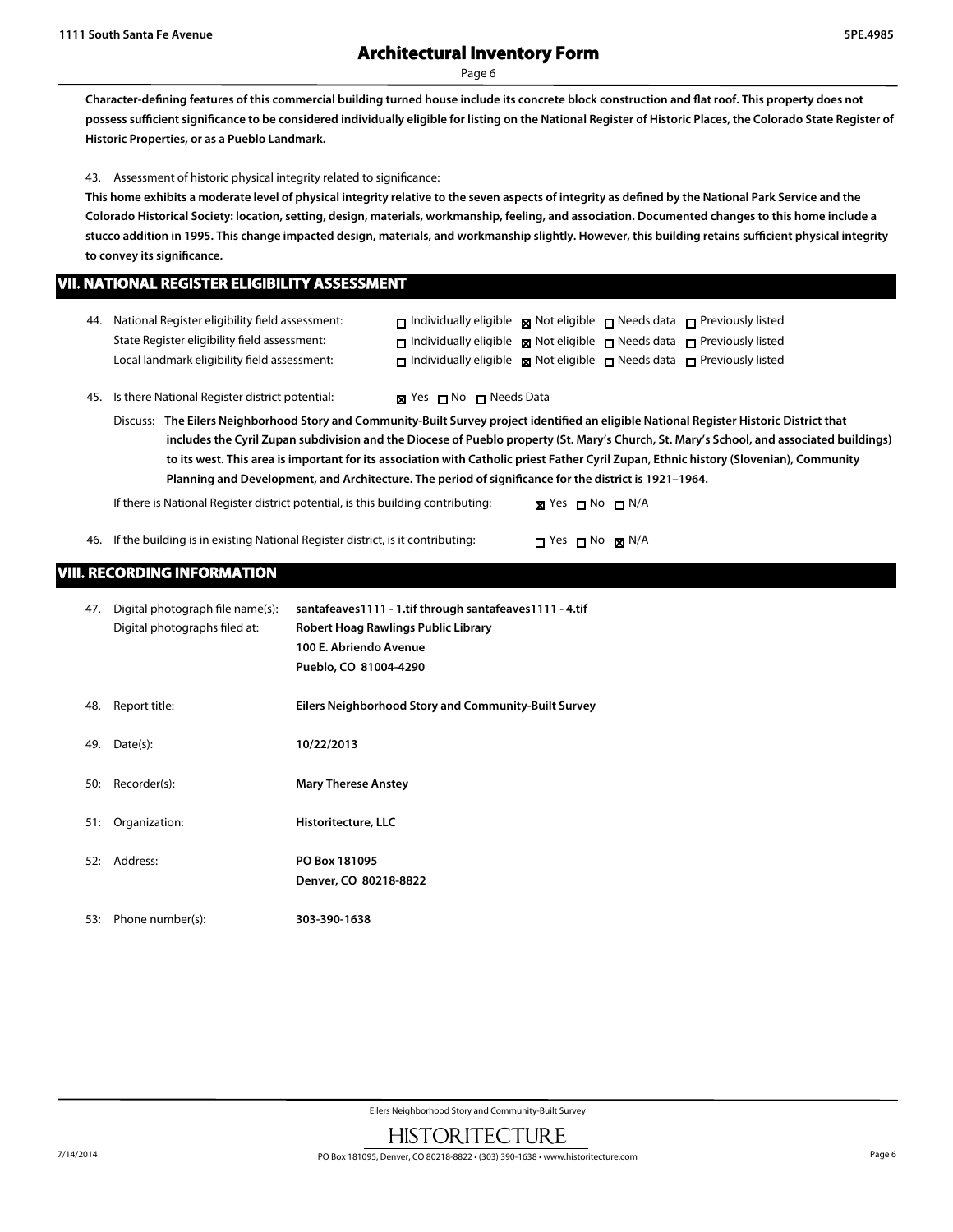## **Architectural Inventory Form**

Page 7

## **SKETCH MAP**



Eilers Neighborhood Story and Community-Built Survey **HISTORITECTURE**